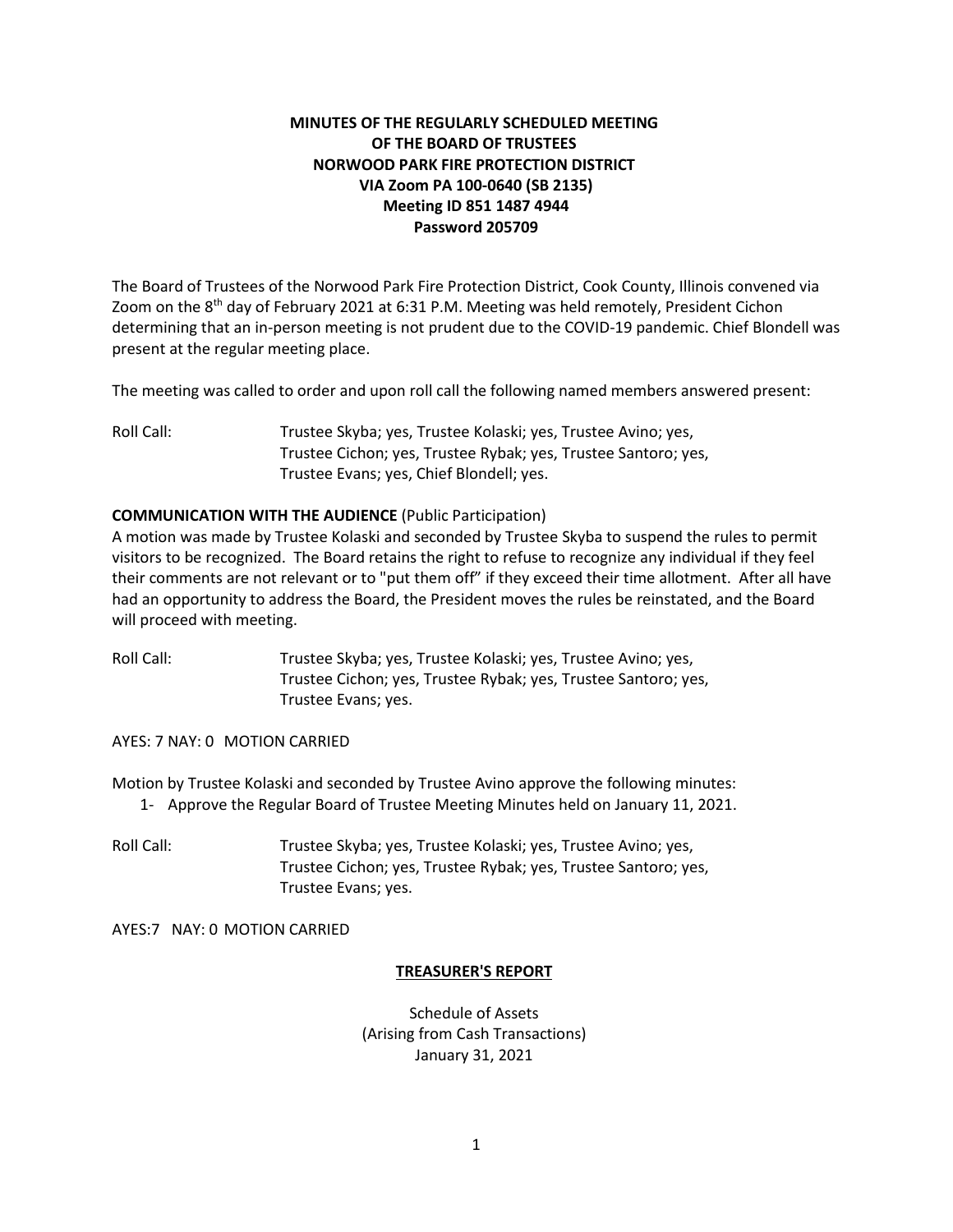Assets

#### **Checking and money market accounts:**

| Byline Bank ambulance billing money market #4304492 | 189,651.25     |
|-----------------------------------------------------|----------------|
| Wintrust -MM #2776                                  | 76,101.47      |
| Wintrust-Checking #9771                             | 105,041.13     |
| Wintrust-Ambulance #2671                            | 946,292.16     |
| Wintrust-Medical #0599                              | 3,861.17       |
| <b>Wintrust-Donation #4129</b>                      | 928.90         |
| Wintrust-FSA #0713                                  | 5,183.25       |
| Total checking and money market accounts            | \$1,327,059.33 |
|                                                     |                |

#### **Certificates of deposit (interest rate and maturity):**

| Belmont Bank (3.00%, 02/10/21)                           | 694.021.04     |
|----------------------------------------------------------|----------------|
| Belmont Bank (3.00% 01/21/21)                            | 580.576.42     |
| Belmont Bank (2.50% 01/19/21)                            | 405,507.45     |
| Total certificates of deposit                            | \$1,680,104.91 |
| Total checking, money market and certificates of deposit | \$3,007,164.24 |

Motion by Trustee Rybak and seconded by Trustee Evans to approve the January's accounts payable expenditures in the amount of \$456,032.24 and the Treasurer's Report as presented from the Financial Statements for January 2021.

Trustee Avino explained that expenses were higher this month, there was sick buyback and the purchase of a vehicle.

Trustee Rybak asked if there are specific times employees can request sick buyback? Chief stated that the CBA does not specify when.

Trustee Skyba asked when we are approving the vehicle purchase. Chief stated it was approved and that depending on the cost of radios and striping, we may need to have that approved.

At the September 2020 board meeting, the board approve 2 vehicles at a cost not to exceed \$45,000 for each vehicle, no down payment. Discussion.

| Roll Call: | Trustee Skyba; yes, Trustee Kolaski; yes, Trustee Avino; yes,  |
|------------|----------------------------------------------------------------|
|            | Trustee Cichon; yes, Trustee Rybak; yes, Trustee Santoro; yes, |
|            | Trustee Evans; yes.                                            |

AYES: 7 NAY: 0 MOTION CARRIED

#### **Chiefs' Report:**

Chief stated he hopes all is well and that all Trustees have received a written report.

The cold weather has made things interesting for the crews, they just came back from an extra alarm fire where they were at for hours.

Today we had an interview with a new medic (for PSI), he has worked for a few years on a private ambulance. During the interview, the District received 4 calls, the medics that were in on the interview had to leave and then the Deputy Chief had to leave to staff equipment. It was cool for this kid to see what working here is like.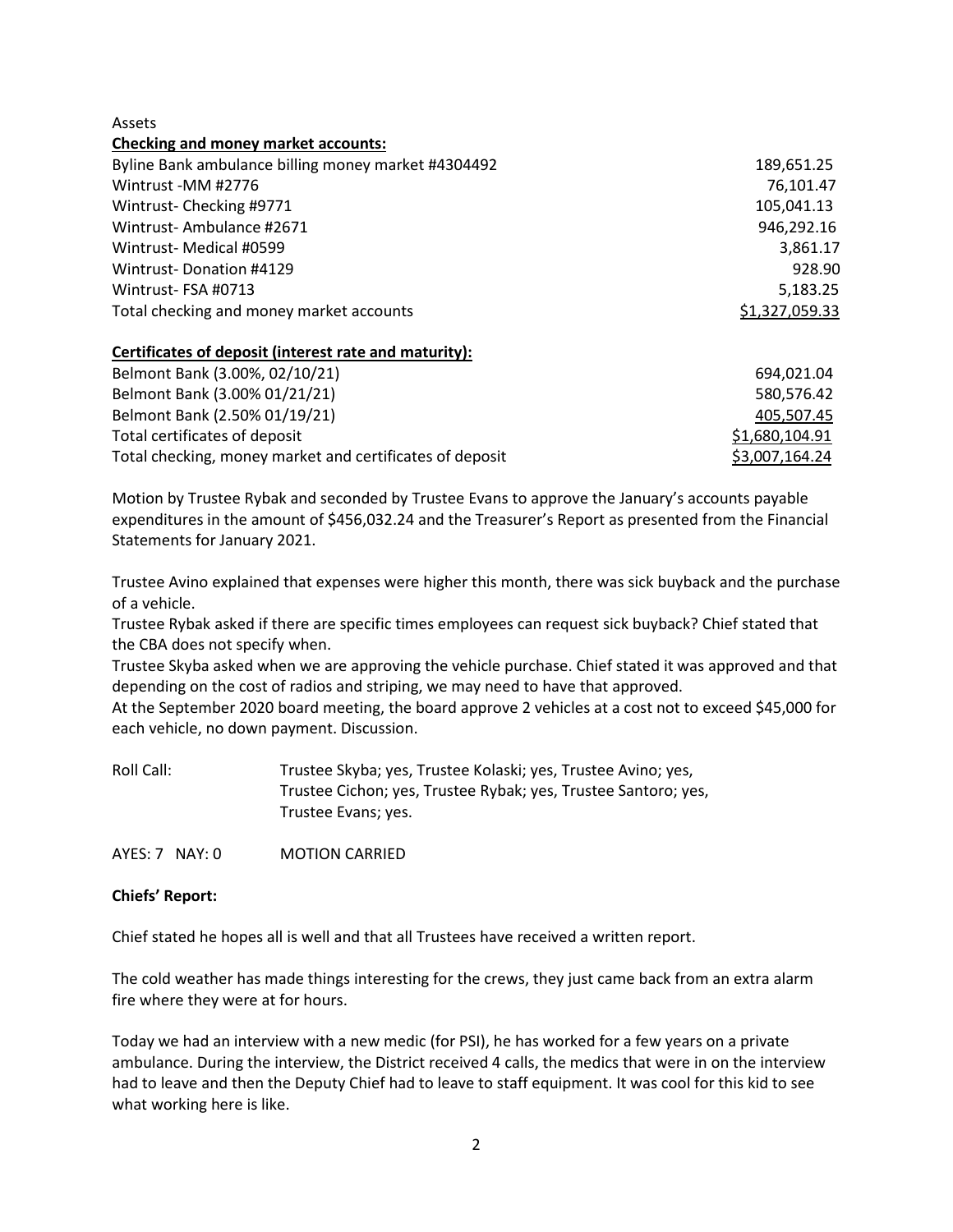The staff continue to apply for grants, currently we are working on a FEMA grant, IDPH grant for a Lucas Device, Small Equipment grant through the State Fire Marshal. We also have had communication and finished up additional paperwork they were requesting for the \$150,000 that has been allocated for the District.

Tax money should begin coming in this month.

Marty Lupo is going to be the DICO for both PDs. There has been a couple exposures and the District has had to assist since they do not have their own DICO.

The District has been busy, trending down on COVID calls but being warned of a possible surge.

Most personnel have received their 2 COVID vaccines.

There have been discussions with IDPH and ALGH for the personnel to administer the vaccine. We still are not able to, but we will assist if we are able.

Trustee Kolaski asked if we have any liability being the PD's DICO, chief explained that we offer guidance and then they will work with their occupation health if needed.

Trustee Rybak asked when we will receive the second new squad, chief stated that it should be here next week.

Trustee Rybak stated that they are started to vaccinate 65+, currently at Resurrection Hospital there are 20 patients with COVID.

Trustee Skyba asked if we will be helping Triton with the vaccination? Chief stated that it is being run by the National Guard. MABAS is trying to get involved but there are not enough vaccines. Discussion

Trustee Skyba asked what an invalid assist is? Chief explained.

Motion by Trustee Skyba seconded by Trustee Rybak to approve the Chief's report for January 2021. AYES: 7 NAY: 0 MOTION CARRIED

**President's Report:** Trustee Cichon stated this month they will begin CBA discussions. Trustees Cichon, Rybak, and Evans are on the negotiation committee.

There are a couple of missing signatures on the bank signature cards. Trustee Cichon read off a list of Fire Districts that have their Chief as a signer. He stated that this is common and makes thing run efficient and smoothly. A trustee will still need to sign the checks and all the trustees receive a report with all checks that have been issued.

#### Discussion.

Trustee Cichon states that it will be put on the agenda and we will look at the policy.

#### **Committee Reports:**

Finance Committee- Trustee Avino stated that they had a committee meeting and minutes are attached. The administration shopped for rates on CDs. Rates are incredibly low.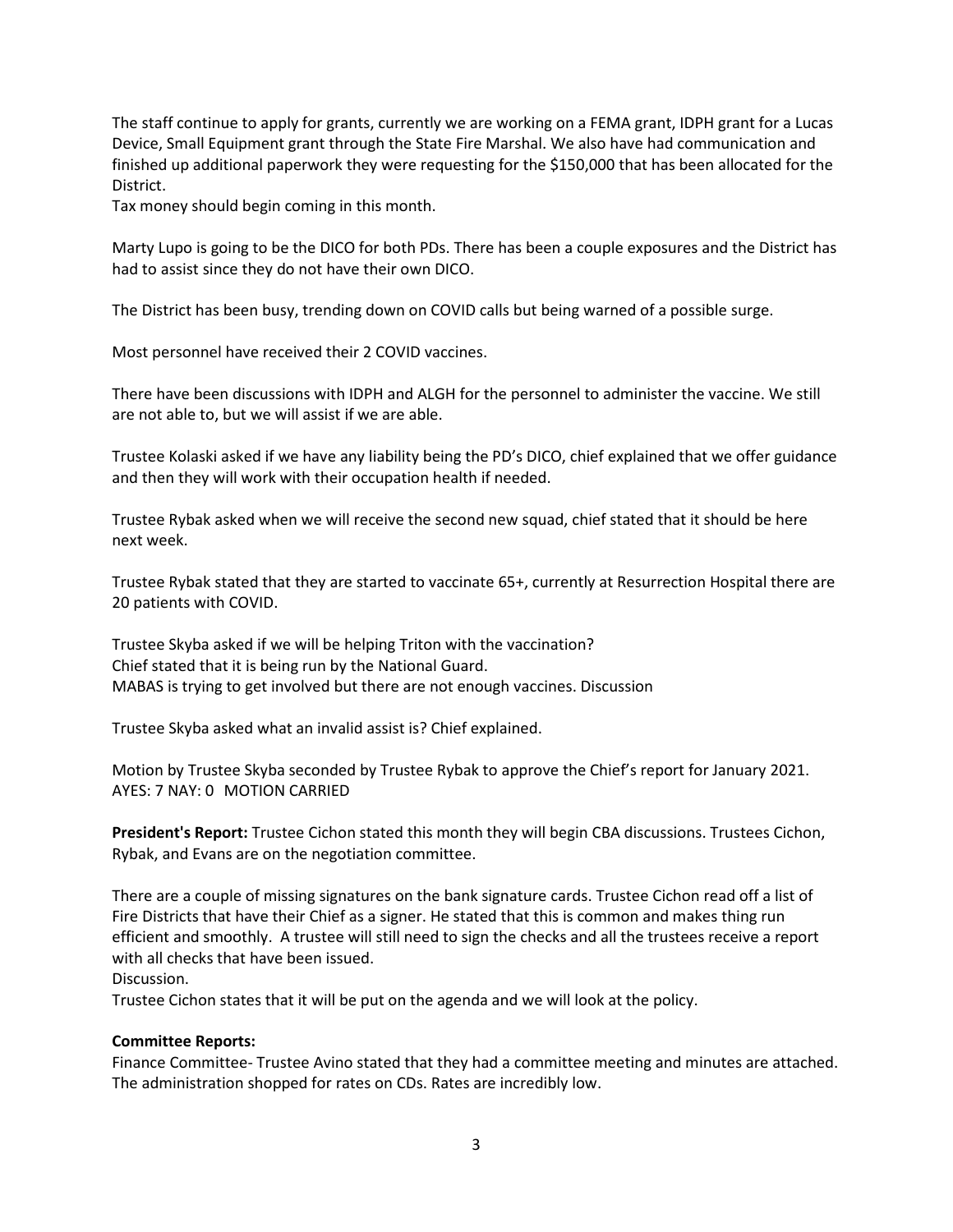Building and Equipment Committee- Trustee Evans confirmed that at the September 2020 meeting the board approved 2 vehicles for \$45,000 each.

Policy & Strategic Planning Committee- Trustee Kolaski stated there is not much to report. They will investigate policy and job description on check signing.

Community Relations Committee-Trustee Santoro stated there is nothing to report and to stay safe.

Pension Fund Member & Commissioner Oversight- Trustee Skyba stated the meeting went well via Zoom. The fund did well in the last quarter. Pension President Peistrup stated they had a 3-million-dollar increase.

### **Old Business:**

None

## **New Business**

Motion by Trustee Skyba and seconded by Trustee Evans to approve the payout of elective sick time buyback to the following: Leigh Unger 120 hours \$4,382.88 Total elective sick time buyback \$4,382.88.

Roll Call: Trustee Skyba; yes, Trustee Kolaski; yes, Trustee Avino; yes, Trustee Cichon; yes, Trustee Rybak; yes, Trustee Santoro; yes, Trustee Evans; yes.

AYES: 7 NAY: 0 MOTION CARRIED

Motion by Trustee Rybak and seconded by Trustee Avino to approve the minutes of the Finance Committee held on January 25, 2021.

Roll Call: Trustee Skyba; yes, Trustee Kolaski; yes, Trustee Avino; yes, Trustee Cichon; yes, Trustee Rybak; yes, Trustee Santoro; yes, Trustee Evans; yes.

AYES: 7 NAY: 0 MOTION CARRIED

Motion by Trustee Skyba and seconded by Trustee Santoro to adjourn the meeting.

Roll Call: Trustee Skyba; yes, Trustee Kolaski; yes, Trustee Avino; yes, Trustee Cichon; yes, Trustee Rybak; yes, Trustee Santoro; yes, Trustee Evans; yes.

AYES: 7 NAY: 0 MOTION CARRIED